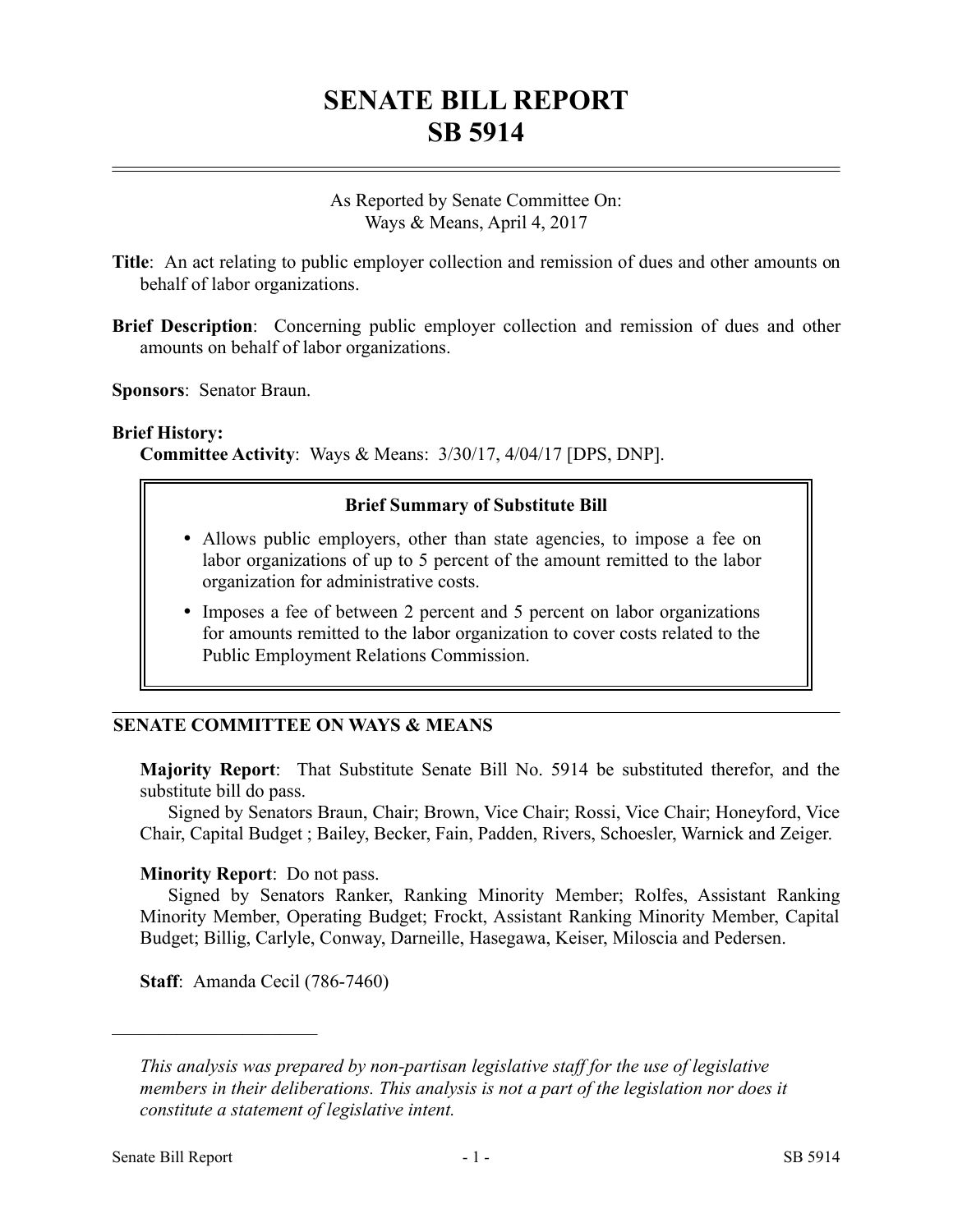**Background**: The Public Employment Relations Commission (PERC) was created to assist public employers and employees settling labor disputes through mediation and fact finding in a uniform and impartial manner. PERC may offer its services in any labor dispute arising under a collective bargaining statute administered by PERC, either upon its own motion or upon the request of one or more of the parties to the dispute.

The Personnel Service Fund is a revolving fund that is used by the Office of Financial Management (OFM) and PERC for the payment of costs related to the administration of the state civil service law. Monies in the account come from a charge on agencies of up to 1.5 percent of the value of the payroll for all classified positions. The charge is set by OFM and is currently 0.48 percent.

**Summary of Bill (First Substitute)**: Public employers, other than state agencies, may impose a fee on a labor organization to offset the cost of administration. The fee may be up to 5 percent of any amounts collected on behalf of the labor organization as established by the employer. The rate of the fee is not subject to collective bargaining. If a labor organization fails to pay the fee within 60 calendar days of the end of the period for which the fee was assessed, the employer may retain a portion of the amount to be remitted as payment of the fee. If a labor organization fails to pay the fee within 60 calendar days of the end of the period for which the fee was assessed three times in a 12 month period, the employer may cease collecting amounts on behalf of the organization for one year.

State agencies must assess a fee on labor organization at a rate established by OFM as the greater of:

- two percent, or
- a rate that would allow no less than one-half of the amount appropriated to for PERC for the previous biennium to be collected, but no more than 5 percent.

Proceeds of the fees assessed by state agencies must be deposited to the Personnel Service Fund and used for costs of PERC.

If a labor organization fails to pay the fee within 60 calendar days of the end of the period for which the fee was assessed, the agency must retain a portion of the amount to be remitted as payment of the fee. If a labor organization fails to pay the fee within 60 calendar days of the end of the period for which the fee was assessed three times in a twelve month period, the agency must cease collecting amounts on behalf of the organization for one year.

## **EFFECT OF CHANGES MADE BY WAYS & MEANS COMMITTEE (First Substitute)**:

- Changes the retaining of amounts collected to a fee that is calculated based on the total amount remitted to a labor organization.
- Specifies that the amount of the fee is not subject to collective bargaining.
- Clarifies that all public employers other than state agencies may impose the fee.
- Provides that a public employer other than a state agency that imposes a fee may withhold payment from the amounts collected if the fee is not paid within 60 days of assessment and that if payment is not received within 60 days three times in a 12